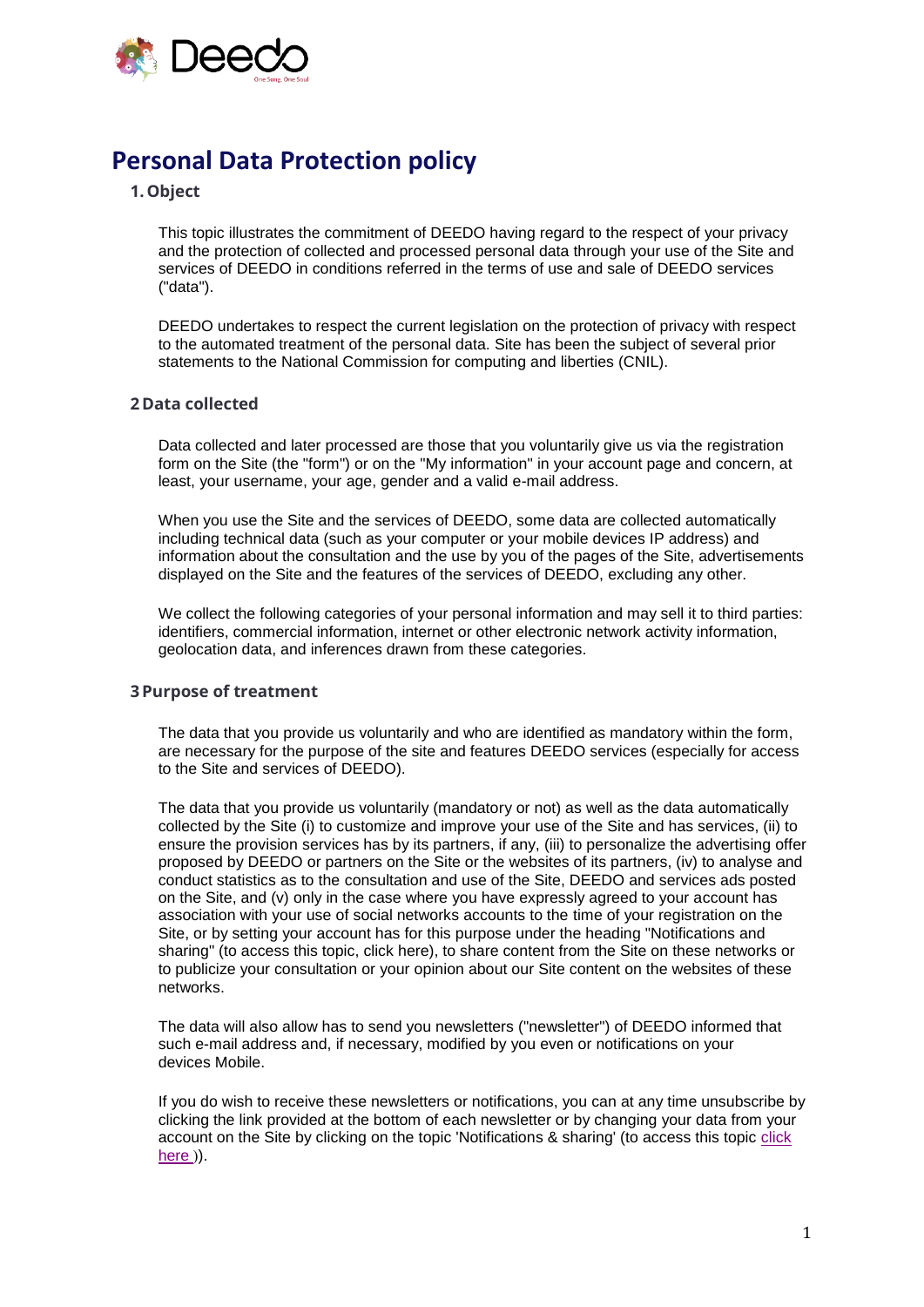

These data are also kept for purposes of security, in order to meet legal and regulatory obligations that DEEDO is submitted.

## **4Recipients of the data**

Your data are being communicated to third parties without your express consent.

You are informed, however, that they will be disclosed in application of a law, a regulation or a decision of a regulatory authority or competent judicial or even, if necessary, for the purposes, DEEDO, preserve its rights and interests.

As part of the management of your subscription, your data may be passed on to the companies responsible for the management, execution and processing of payment transactions.

In the context of sending newsletters or notifications, your data can be transmitted to Sendinblue society responsible for the management, treatment and sending the newsletters and notifications of DEEDO.

DEEDO may need to share some of your data in connection with your use of third-party applications made available to you in the "Application" of the Site ("Applications") page. DEEDO agrees not to share this data only in the cases where you gave your express consent when you use each Application. You are informed that the privacy policies of our partners then govern the use by them of the data we provide them with your agreement or else they collect directly from you.

In the processing of your data for purposes of customizing the advertising offer proposed by DEEDO or its partners, your data may be transferred to partners or service providers responsible for the analysis and processing of your data for the account has or its partners.

When you subscribe to DEEDO services through a partner of DEEDO, DEEDO may transmit your data to the partner order (i) to ensure the proper execution of the provision of our services by this partner, (ii) to enable to analyze and conduct statistics as to the consultation and use of the services of DEEDO and (iii) to personalize the advertising offer which is offered by this partner.

DEEDO may also transmit your data to Facebook, Twitter, Google + and Last.fm, in the case where you have expressly agreed to your account has association with your use of these social networks accounts at the time of your registration on the Site, or by setting your account has for this purpose under the heading "Notifications and sharing" (to access this topic, click here), in order to (i) allow you to share content from the Site on these networks or to publicize your consultation or your opinion about our Site content on the websites of these networks and (ii) customize the advertising offer proposed by DEEDO or third parties on these networks.

### **5 Transfer of your data**

As part of the treatment of your data, these can be transferred by DEEDO to servers located in several countries.

You are informed that your data may be transferred within the Group has in one country other than your country of residence and including outside the European Union (in Singapore and the United States of America). DEEDO informs you that your data transfer is done in the respect of the provisions of the data protection act and freedom and particularly of articles 68 and 69 of this law.

In addition, you are informed that, in order to allow you to use Applications, data can be transferred in a country other than your country of residence and including outside the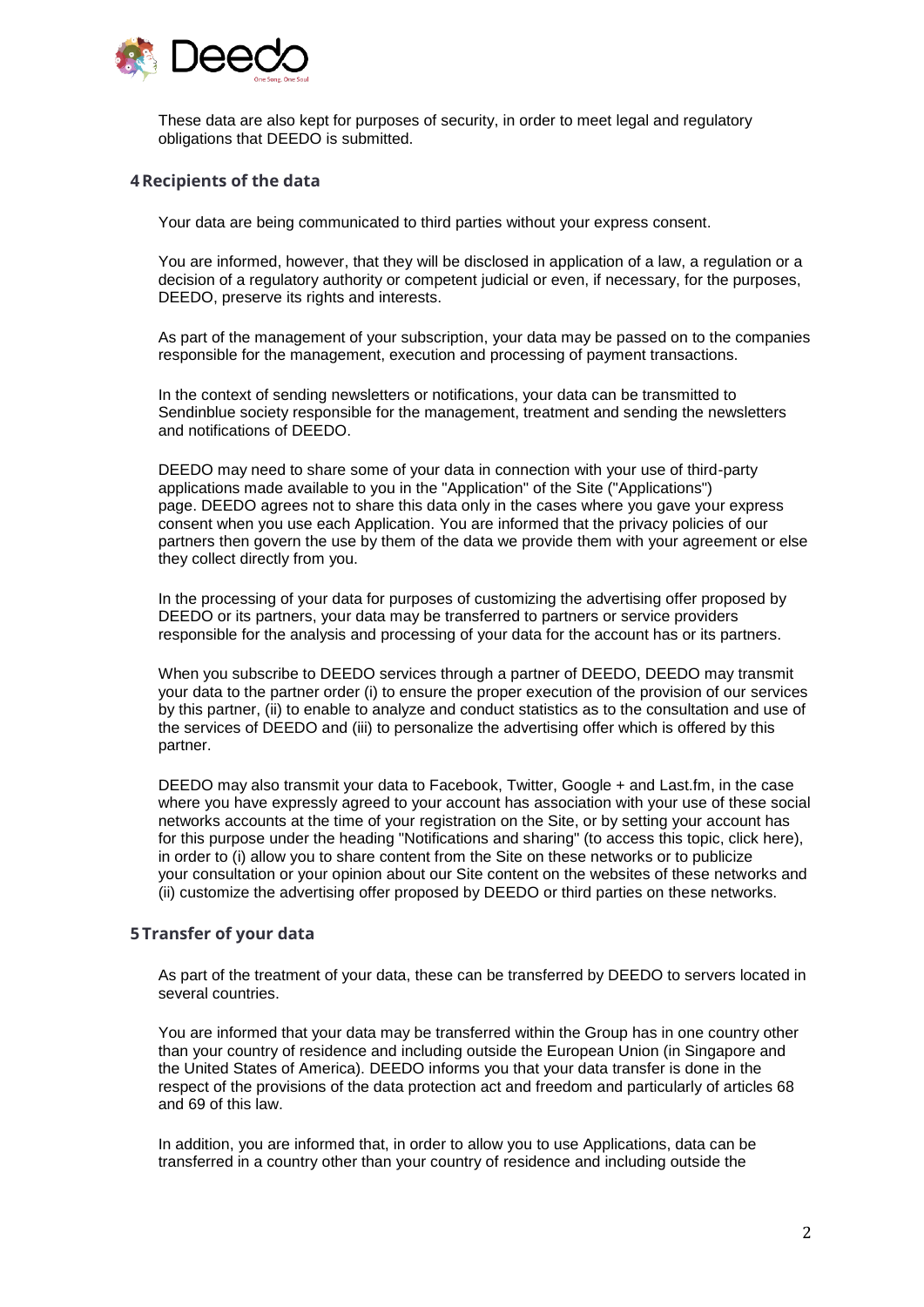

European Union. You are informed that privacy of our partners, available in the application policies, then govern the treatment by the partners involved in your data.

You are also informed that, in the case where you have expressly agreed to your account has association with your use of Facebook, Twitter, Google account + or Last.fm, some of your data may be the subject of a transfer in a country other than your country of residence and including outside the European Union. You are informed that the privacy policy of these social networks to which you have agreed to associate your account has, if any, is available on their respective websites and governs the treatment of your data by these networks.

In addition, in the event where you have subscribed to DEEDO services through a partner of DEEDO, some of your data may subject to a transfer in a country other than your country of residence and including outside the European Union. You are informed that the privacy policy of these partners is available on their respective websites and governs the treatment of your data by these partners.

Finally, you are informed that in order to enable you to receive newsletters or notifications, data can be transferred in a country other than your country of residence and including outside the European Union (to the United States of America). DEEDO informs you that your data transfer is done in the respect of the provisions of the data protection act and freedom and particularly of articles 68 and 69 of this law.

#### **6Data security**

DEEDO attaches great significance to the security of your data and implement all appropriate measures for the purpose of limiting the risk of loss, deterioration or improper use of these.

#### **7Data retention**

The data are stored at the host of the Site identified breast with [Legal notice](https://deedo.io/legal/deedo-en-legal.pdf) and are kept for the time strictly necessary to achieve the purposes referred to above - until.

Beyond this period, they will be preserved for exclusively statistical purposes and will not be to no exploitation, of any nature whatsoever.

#### **8Your rights**

You have a right of access and rectification of your data by sending us a request via the " ". [Contact us](https://deedo.io/contact) " " or by mail to the following address: DEEDO S.A.S, Legal Department, 1 Cours Louis Leprince-Ringuet, 25200 Montbéliard, France.

# **Information on data collection systems**

This section informs you of your rights and choices you can make.

A data collection system is a cookie, a tag, a tag, a Web beacon or any other system capable of storing and/or collect information related to the browsing of your terminal (computer, Tablet, etc) and your activity on the advertisements displayed on the Site.

When using the site www.DEEDO.com (the "Site") and according to the choices you have expressed, data collection systems can be installed on your device and/or the advertisements displayed on the Site.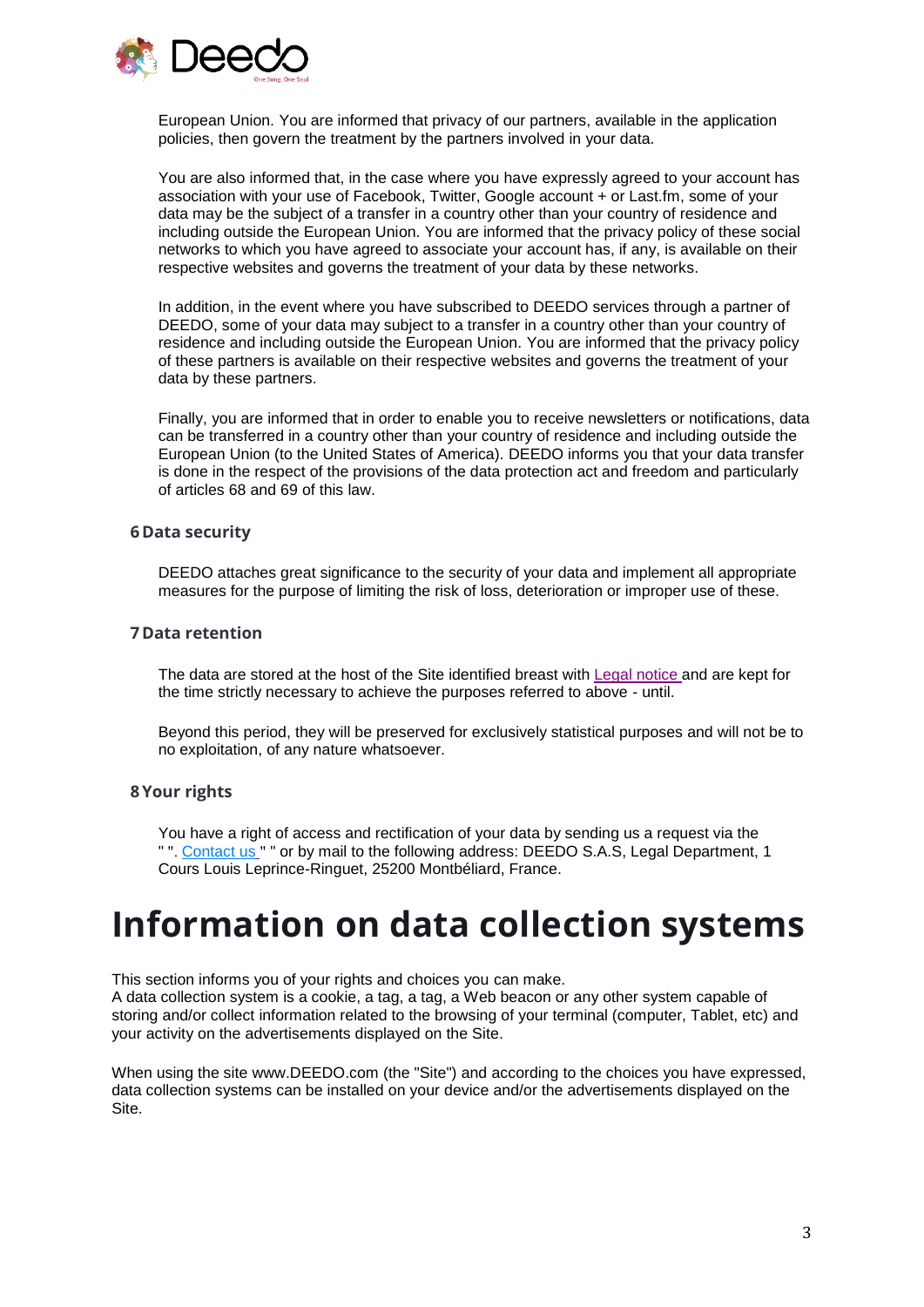

# **1.By deposited these systems of data collection?**

Data collection systems can be filed by us or some of our partners.

### **2Why these systems of data collection are deposited?**

2.a deposited by us data collection systems are:

Systems for collection of data necessary for the operation of the Site and our services. They allow us to store information about your registration or access to our Site and our services, to implement security measures or even to adapt the presentation of the Site to the preferences of your terminal (language views, operating system, etc.). These data collection systems also allow you to access your personal space on the Site.

The systems data collection of audience measurement. These data collection systems to establish statistics and volumes of traffic and usage of various elements of the Site (pages and visited content, courses), to studies in order to improve the content of the Site as well as our services.

Advertising data collection systems. These data collection systems to analyze your use of the Site and the advertisements displayed on the Site in order to provide advertisements tailored to your interests on our Site or on the sites of partners. These data collection systems allow more particularly (i) to record and identify the ads, (ii) to count the number of users who clicked on each ad and (iii), as appropriate, to follow the actions later made by these users on the pages that lead these ads.

DEEDO may also give access to the data collected through the data collection systems to partners so that they can make behavioral studies of consumers.

2.b collection of data filed by third-party systems:

We allow some of our trading partners to drop the systems data collection advertising on the Site and/or on ads displayed on the Site for the same purpose as mentioned above. The issue and use of these data collection systems are subject to protection of the privacy of these third party policies.

We have also included on the Site, applications of social networks, which allow you to share content on the Site with other people or to share with others your consultation or feedback concerning our Web Site content . This is particularly the case of the "Share" buttons, "Like", from social networks such as 'Facebook', 'Twitter', etc.

The social network providing such application button is likely to identify you through this button, even if you have not used this button during your visit to our Site.

DEEDO invites you to consult the policies for the protection of the privacy of these social networks to be aware of the purposes of use, including advertising, navigation information they collect through these buttons application. These protection policies must allow you to exercise your choice with these social networks, notably by setting up your accounts for the use of each of these networks.

#### **3What are your choices?**

You can at any time express and change your wishes in terms of data collection systems.

You can configure your browser so that the systems of collection of data of DEEDO or third persons be registered or rejected, either ad hoc or permanently.